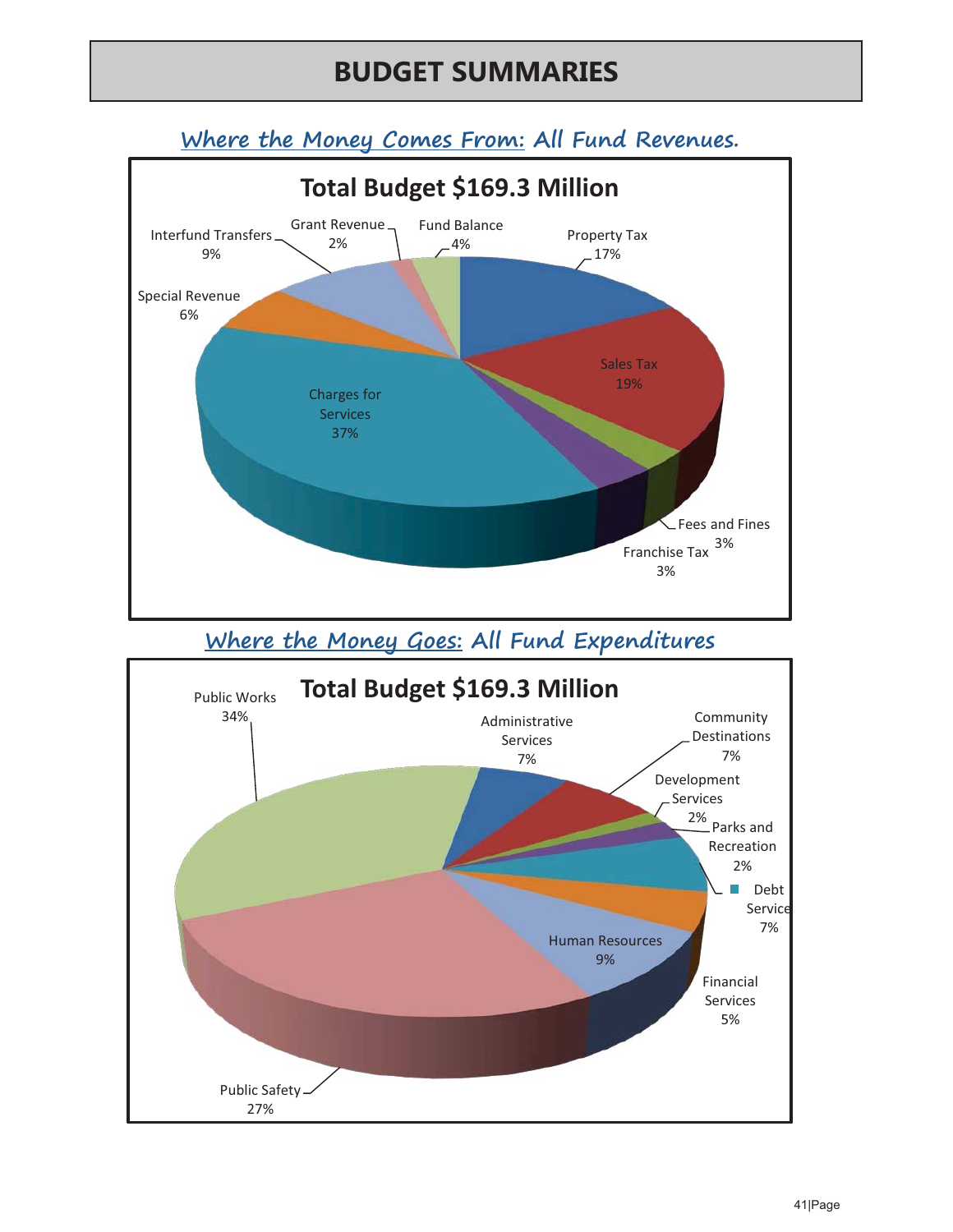# **TOTAL BUDGET - SUMMARY**

The chart below identifies total expenditure projections by service areas and revenue projections by funding source. Increases and decreases in individual areas are identified and explained in the individual fund summaries found later in this document. The City of Longview's adopted budget for FY 2018-19 is \$169,319,461, a decrease of 3.64% from the FY 2017-18 budget. The decrease in revenues is mostly due to a reduction grant revenue and fund balance use in 2018-2019. The decrease in expenditures is in relation to the corresponding decline in reve nue. The City included the second half of the firefighter pay realignment in the FY 2018-19 budget. The decrease to parks and recreation is directly related to the grant funding for Gutherie Creek project in the prior year. Debt service continues to decline as the savings from refunding issues continue to be realized.

|                                | <b>Actual</b> | <b>Budget</b>   | <b>Estimated</b> | <b>Budget</b> | % Change      |
|--------------------------------|---------------|-----------------|------------------|---------------|---------------|
| <b>Funding Sources</b>         | FY 16-17      | <b>FY 17-18</b> | <b>FY 17-18</b>  | FY 18-19      | <b>Budget</b> |
|                                |               |                 |                  |               |               |
| Property Tax                   | 28,548,445    | 28,564,242      | 28,800,167       | 29, 213, 187  | 2.27%         |
| Sales Tax                      | 29,227,893    | 29,943,252      | 31,989,565       | 32,863,732    | 9.75%         |
| Fees and Fines                 | 4,495,583     | 4,654,619       | 4,487,086        | 4,495,644     | $-3.42%$      |
| Franchise Tax                  | 5,489,187     | 5,631,478       | 5,573,860        | 5,650,615     | 0.34%         |
| <b>Charges for Services</b>    | 56,131,921    | 58,712,720      | 61,048,525       | 62,388,352    | 6.26%         |
| All Other/Special Revenue      | 9,975,489     | 10,221,712      | 10,809,793       | 10,690,738    | 4.59%         |
| <b>Interfund Transfers</b>     | 17, 164, 382  | 16,480,442      | 14,806,162       | 15,321,782    | $-7.03%$      |
| <b>Grant Revenue</b>           | 3,232,144     | 11,359,450      | 11,357,842       | 2,652,735     | $-76.65%$     |
| Fund Balance (Gain) or Loss    | 1,026,196     | 10,154,672      | 6,521,267        | 6,042,676     | $-40.49%$     |
| <b>Total Revenue</b>           | 155,291,240   | \$175,722,587   | \$175,394,267    | \$169,319,461 | $-3.64%$      |
|                                |               |                 |                  |               |               |
|                                |               |                 |                  |               |               |
|                                | <b>Actual</b> | <b>Budget</b>   | <b>Estimated</b> | <b>Budget</b> | % Change      |
| <b>Expenditures</b>            | FY 16-17      | FY 17-18        | FY 17-18         | FY 18-19      | <b>Budget</b> |
|                                |               |                 |                  |               |               |
| <b>Administrative Services</b> | 8,869,327     | 10,620,826      | 10,590,242       | 10,962,614    | 3.22%         |
| <b>Community Services</b>      | 10,321,280    | 12,666,003      | 12,681,006       | 12,269,304    | $-3.13%$      |
| Development Services           | 2,720,450     | 3,866,586       | 3,877,215        | 2,758,970     | $-28.65%$     |
| Parks and Recreation           | 3,738,781     | 11,686,796      | 11,527,064       | 4,044,004     | $-65.40%$     |
| Debt Service                   | 13,680,605    | 12,777,575      | 12,777,575       | 12,482,429    | $-2.31%$      |
| <b>Financial Services</b>      | 7,030,804     | 8,788,729       | 9,445,839        | 8,440,970     | $-3.96%$      |
| Human Resources                | 12,910,426    | 14,294,856      | 14,973,009       | 15,606,093    | 9.17%         |
| <b>Public Safety</b>           | 43,351,023    | 43,405,606      | 42,444,488       | 44,908,019    | 3.46%         |
| <b>Public Works</b>            | 52,668,545    | 57,615,610      | 57,077,829       | 57,847,058    | 0.40%         |
| <b>Total Expenditures</b>      | 155,291,240   | \$175,722,587   | \$175,394,267    | 169,319,461   | $-3.64%$      |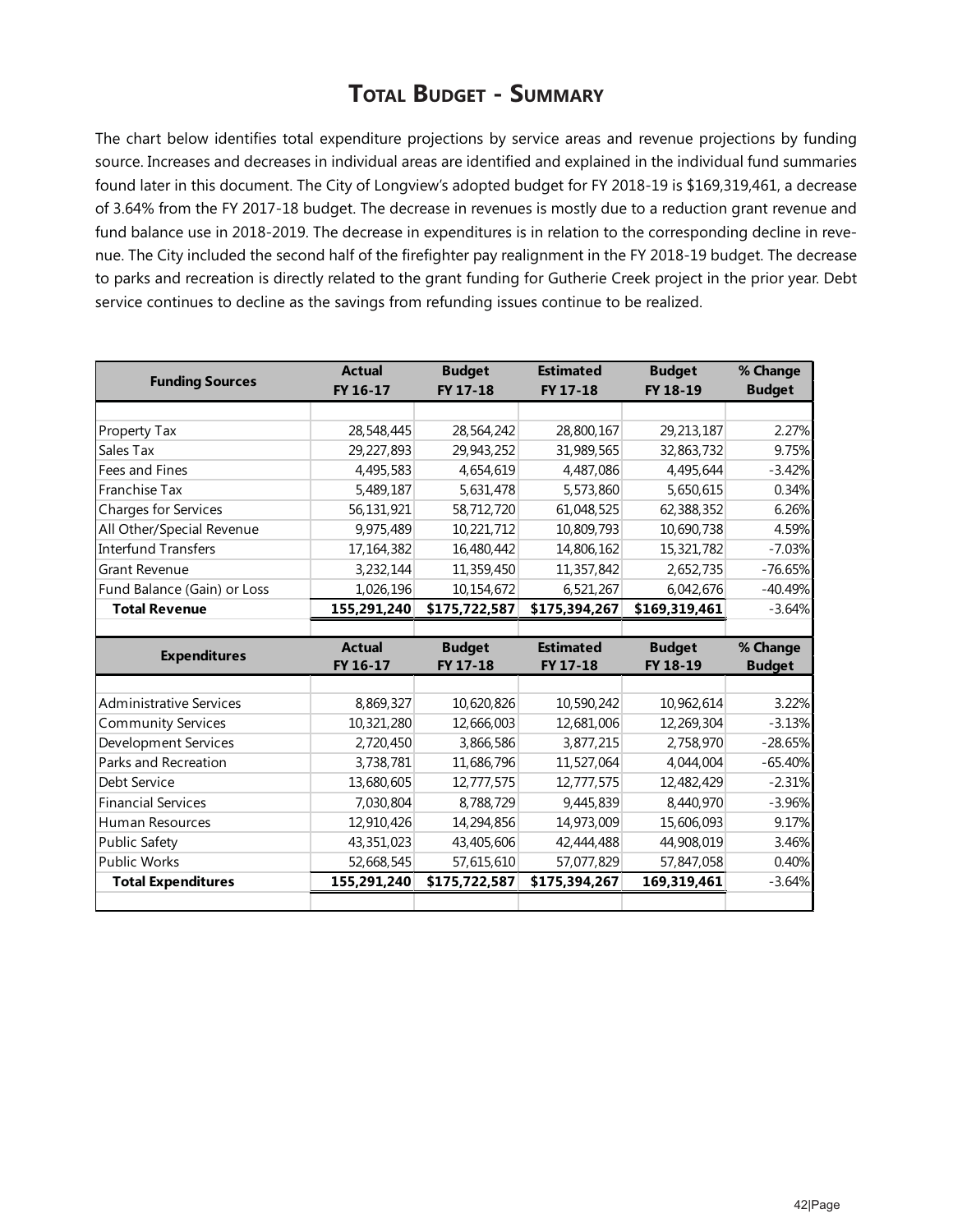# **AUTHORIZED POSITIONS**

**BY SERVICE AREA**



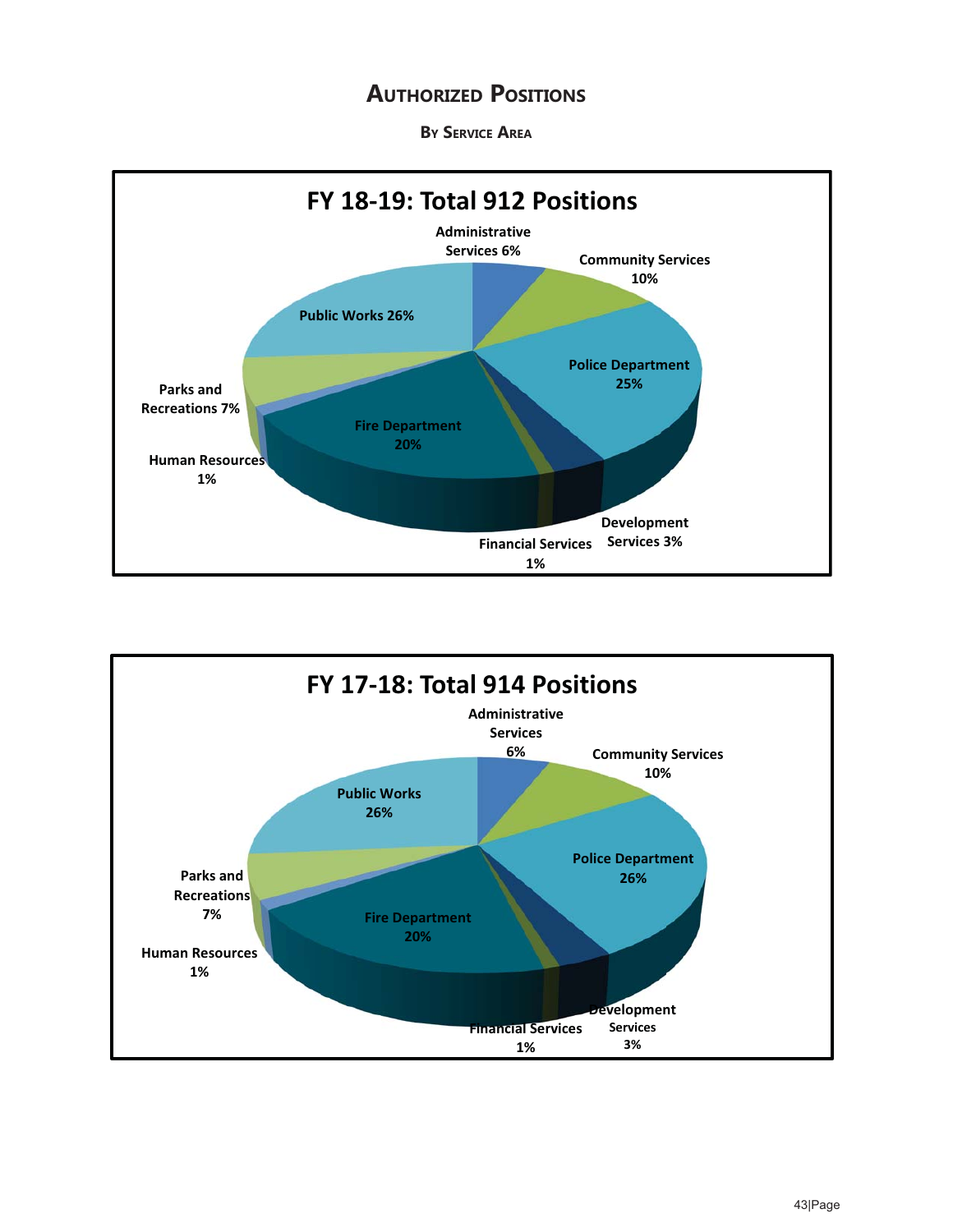# **AUTHORIZED POSITIONS**

# *Summary of Position Changes for FY 2018-19 by Division*

#### **Administrative Services:**

- **City Manager:** Removed assistant city manager allocation.
- **City Secretary:** Removed 1 administrative assistant position.
- **Convention & Visitor's Bureau:** Added multimedia specialist.
- **Information Technology: IT specialist position added.**
- **· Geographic Information System:** Data analyst position added.

#### **Community Services:**

- -**Community Services Administration:** Added KLB director position "in house".
- -**Partners in Prevention:** Funding more out of general fund since lost federal funding.

#### **Development Services:**

- **Building Inspection:** Moved 1 position to code compliance.
- -**Code Compliance:** Received 1 position from building inspection.

#### **Financial Services:**

 $\bullet$ **Finance:** Moved 30% of finance director to water utility.

#### **Human Resources:**

- $\bullet$ **Risk Management:** Change allocation .50 with human resources.
- **Health/Clinic:** Changed 2 part time positions into 1 full time position.

## **Parks and Recreation:**

- **Longview Recreation Association (LRA):** Moved recreation manager to 100% LRA and added one part time lifeguard position.
- **Parks:** Added 2 positions for arboretum.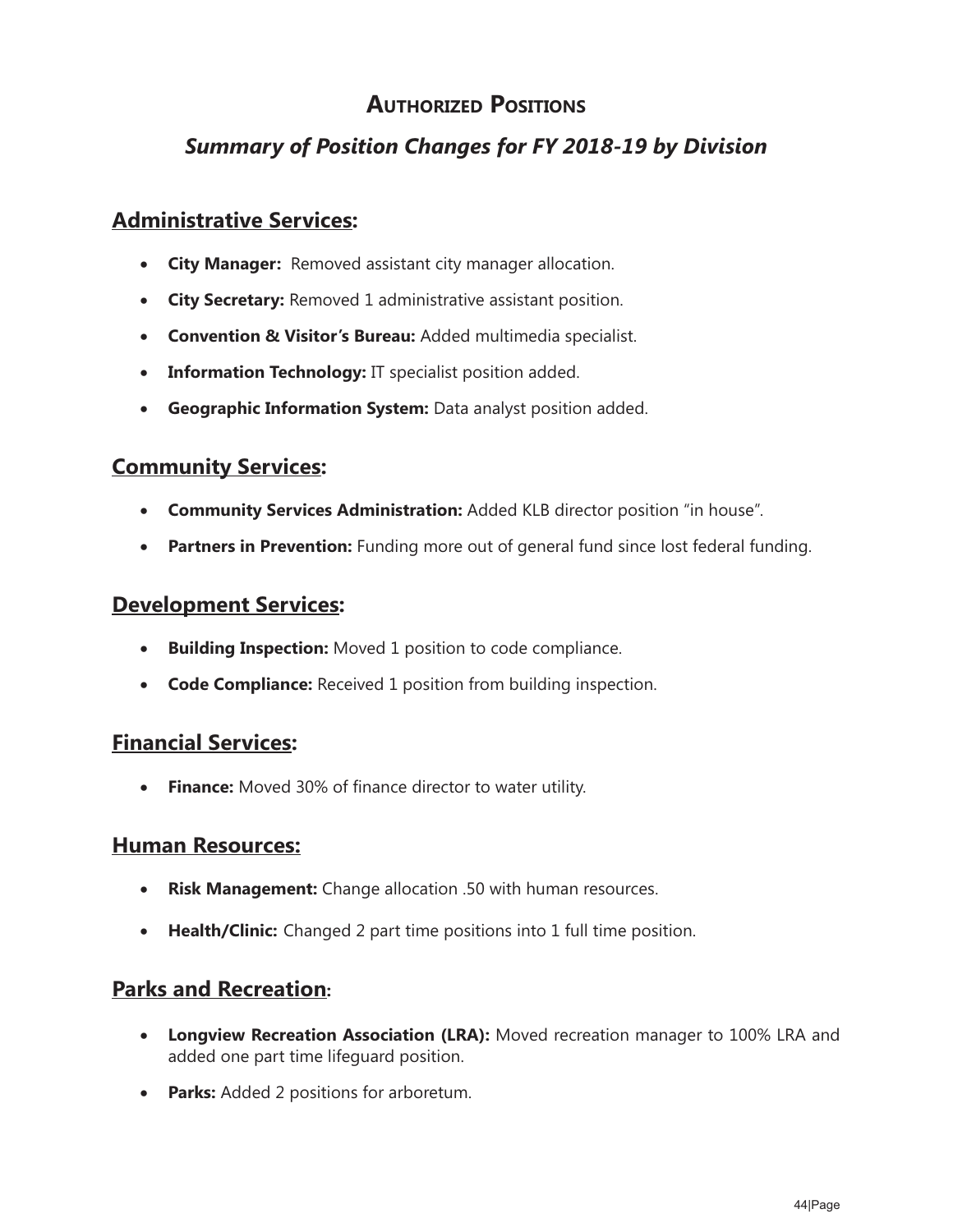## **Police:**

- **Police Operations:** Removed 1 operations assistant position.
- **Public Safety Communications: Removed TCO position.**
- **Public Safety Communications:** Moved 1 position to PSC.

#### **Public Works:**

- **Facility Services:** Eliminated maintenance specialist position.
- **Plant Automation:** Added an automation controls engineer
- **Public Works Administration:** Removed 30% of assistant city manager and moved construction engineer to engineering.
- Public Works Engineering: Added 1 project manager and added construction engineer from public work administration.
- **Streets:** Eliminate 2 maintenance worker positions.
- **Traffic Maintenance:** Eliminated sign technician position.
- **Utility Services Division:** Moved 30% of finance director to water utility.
- **Beautification:** Eliminated equipment operator position.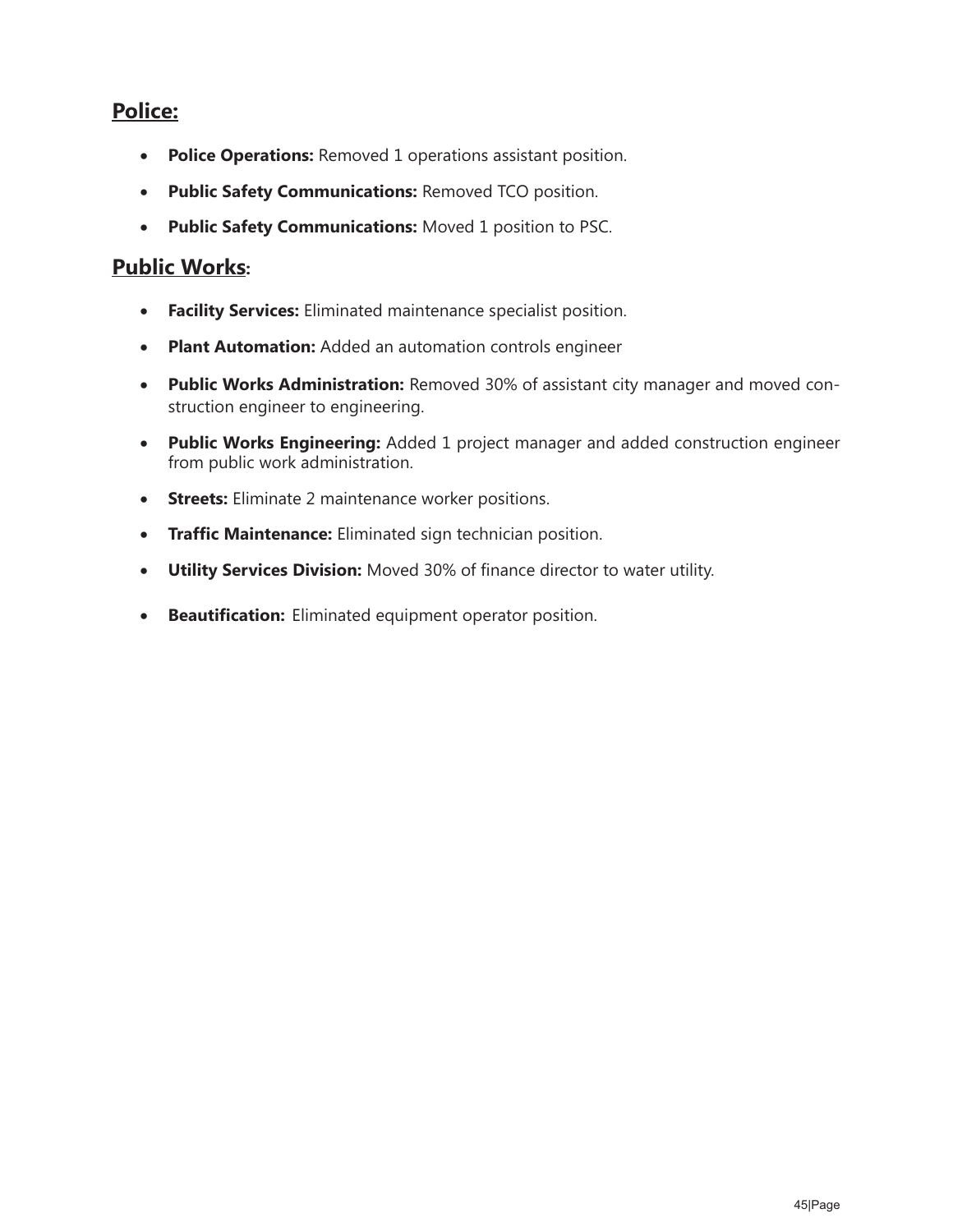# **AUTHORIZED POSITION CHARTS**

|                                | <b>Actual</b> | <b>Budget</b>   | Year End Est.   | <b>Budget</b>   | <b>Year over</b>   |
|--------------------------------|---------------|-----------------|-----------------|-----------------|--------------------|
| <b>ADMINISTRATIVE SERVICES</b> | FY 16-17      | <b>FY 17-18</b> | <b>FY 17-18</b> | <b>FY 18-19</b> | <b>Year Change</b> |
| City Manager                   | 5.20          | 5.20            | 4.50            | 4.50            | $-0.70$            |
| Legislative                    | 0.50          | 0.50            | 0.50            | 0.50            | 0.00               |
| <b>City Secretary</b>          | 3.00          | 3.00            | 2.00            | 2.00            | $-1.00$            |
| City Attorney                  | 5.00          | 5.00            | 5.00            | 5.00            | 0.00               |
| <b>Municipal Court</b>         | 19.00         | 19.00           | 19.00           | 19.00           | 0.00               |
| Convention & Visitor's Bureau  | 3.80          | 3.50            | 3.50            | 4.50            | 1.00               |
| Information Technology         | 9.00          | 9.00            | 9.00            | 10.00           | 1.00               |
| GIS                            | 7.00          | 7.00            | 7.00            | 8.00            | 1.00               |
| Media Development              | 3.50          | 3.50            | 3.50            | 3.50            | 0.00               |
| <b>Total</b>                   | 56.00         | 55.70           | 54.00           | 57.00           | 1.30               |

|                                   | <b>Actual</b> | <b>Budget</b>   | <b>Year End Est.</b> | <b>Budget</b>   | <b>Year over</b>   |
|-----------------------------------|---------------|-----------------|----------------------|-----------------|--------------------|
| <b>COMMUNITY SERVICES</b>         | FY 16-17      | <b>FY 17-18</b> | <b>FY 17-18</b>      | <b>FY 18-19</b> | <b>Year Change</b> |
| Community Services Administration | 2.00          | 2.00            | 2.00                 | 3.00            | 1.00               |
| <b>CDBG</b>                       | 2.00          | 2.00            | 2.00                 | 2.00            | 0.00               |
| Environmental Health              | 7.00          | 7.00            | 7.00                 | 7.00            | 0.00               |
| <b>Animal Services</b>            | 28.00         | 28.00           | 28.00                | 28.00           | 0.00               |
| Home Grants                       | 8.00          | 8.00            | 8.00                 | 8.00            | 0.00               |
| Library                           | 30.00         | 30.00           | 30.00                | 30.00           | 0.00               |
| Maude Cobb                        | 9.00          | 9.00            | 9.00                 | 9.00            | 0.00               |
| Partners In Prevention            | 4.85          | 4.85            | 4.90                 | 4.90            | 0.05               |
| Partners In Prevention Grants     | 1.15          | 1.15            | 1.10                 | 1.10            | $-0.05$            |
| Totall                            | 92.00         | 92.00           | 92.00                | 93.00           | 1.00               |

|                             | <b>Actual</b>   | <b>Budget</b>   | <b>Year End Est.</b> | <b>Budget</b>   | <b>Year over</b>   |
|-----------------------------|-----------------|-----------------|----------------------|-----------------|--------------------|
| <b>DEVELOPMENT SERVICES</b> | <b>FY 16-17</b> | <b>FY 17-18</b> | <b>FY 17-18</b>      | <b>FY 18-19</b> | <b>Year Change</b> |
| Planning and Zoning         | 4.00            | 4.00            | 4.00                 | 4.00            | 0.00               |
| Building Inspection         | 7.00            | 9.00            | 9.00                 | 8.00            | $-1.00$            |
| Development Services Admin  | 10.00           | 9.00            | 9.00                 | 9.00            | 0.00               |
| Code Compliance             | 5.00            | 6.00            | 6.00                 | 7.00            | 1.00               |
| Metropolitan Planning Org.  | 2.00            | 2.00            | 2.00                 | 2.00            | 0.00               |
| Totall                      | 28.00           | 30.00           | 30.00                | 30.00           | 0.00               |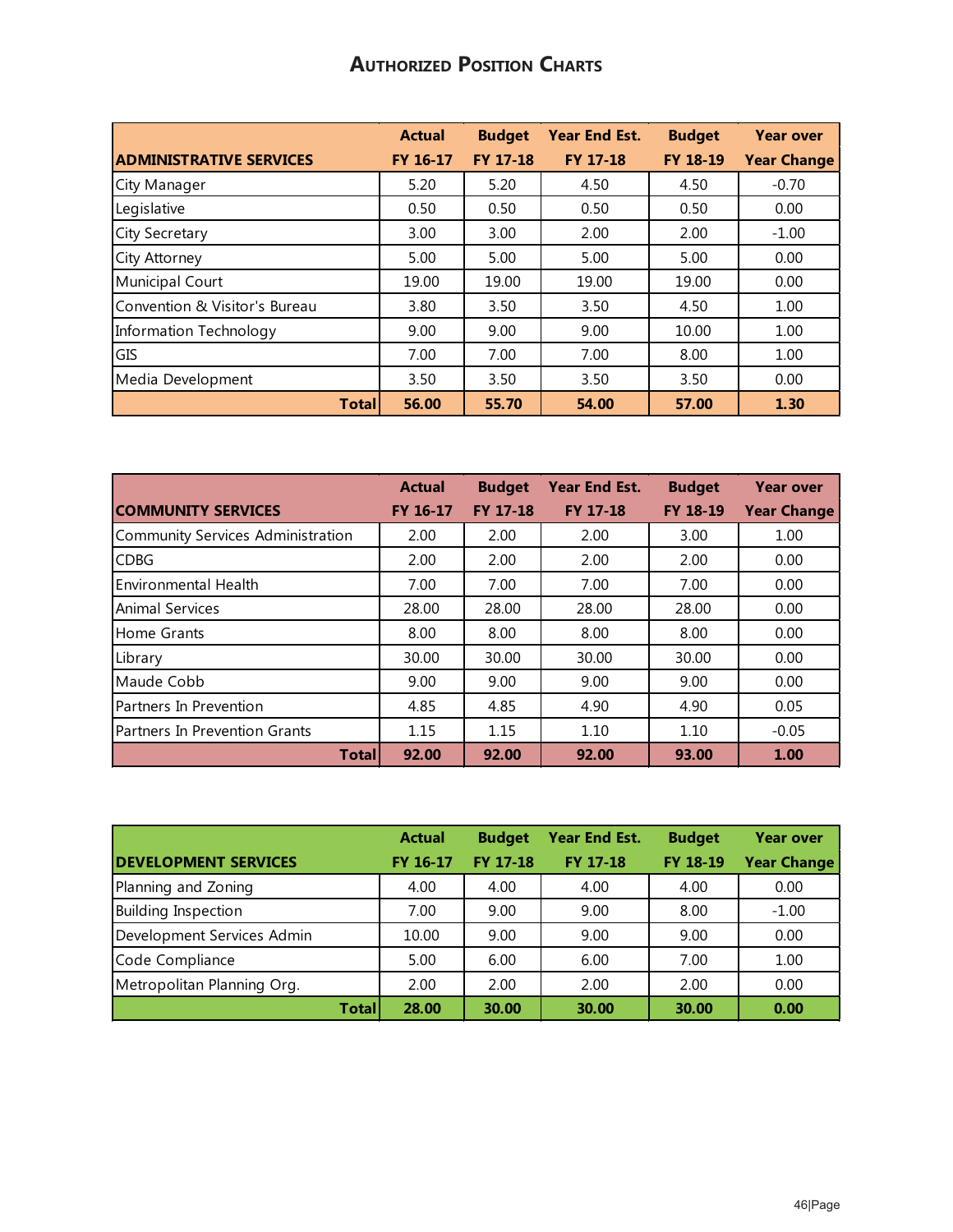|                          | <b>Actual</b> | <b>Budget</b>   | Year End Est.   | <b>Budget</b> | <b>Year over</b>   |
|--------------------------|---------------|-----------------|-----------------|---------------|--------------------|
| <b>FINANCIAL SERVIES</b> | FY 16-17      | <b>FY 17-18</b> | <b>FY 17-18</b> | FY 18-19      | <b>Year Change</b> |
| Finance                  | 6.75          | 6.75            | 6.75            | 6.45          | $-0.30$            |
| Purchasing               | 2.00          | 2.00            | 2.00            | 2.00          | 0.00               |
| Totall                   | 8.75          | 8.75            | 8.75            | 8.45          | $-0.30$            |

|                        | <b>Actual</b> |                          | <b>Budget</b> Year End Est. | <b>Budget</b> | <b>Year Over</b>            |
|------------------------|---------------|--------------------------|-----------------------------|---------------|-----------------------------|
| <b>FIRE DEPARTMENT</b> |               | <b>FY 16-17 FY 17-18</b> | <b>FY 17-18</b>             |               | <b>FY 18-19 Year Change</b> |
| Fire Suppression       | 178.00        | 178.00                   | 178.00                      | 178.00        | 0.00                        |
| <b>Total.</b>          | 178.00        | 178.00                   | 178.00                      | 178.00        | 0.00                        |

|                        | <b>Actual</b>   | <b>Budget</b> | Year End Est.   | <b>Budget</b> | <b>Year over</b>   |
|------------------------|-----------------|---------------|-----------------|---------------|--------------------|
| <b>HUMAN RESOURCES</b> | <b>FY 16-17</b> | FY 17-18      | <b>FY 17-18</b> | FY 18-19      | <b>Year Change</b> |
| Human Resources        | 6.17            | 5.67          | 5.67            | 6.17          | 0.50               |
| Risk Management        | 4.83            | 5.33          | 5.33            | 4.83          | $-0.50$            |
| Health/Clinic          | 2.00            | 2.00          | 1.00            | 1.00          | $-1.00$            |
| Totall                 | 13.00           | 13.00         | 12.00           | 12.00         | $-1.00$            |

|                                 | <b>Actual</b> | <b>Budget</b>   | <b>Year End Est.</b> | <b>Budget</b> | <b>Year over</b>   |
|---------------------------------|---------------|-----------------|----------------------|---------------|--------------------|
| <b>PARKS AND RECREATION</b>     | FY 16-17      | <b>FY 17-18</b> | <b>FY 17-18</b>      | FY 18-19      | <b>Year Change</b> |
| Longview Recreation Association | 0.75          | 0.75            | 1.00                 | 1.00          | 0.25               |
| Parks                           | 23.70         | 23.70           | 23.70                | 25.70         | 2.00               |
| Recreation                      | 35.25         | 36.25           | 37.00                | 37.00         | 0.75               |
| H.O.T Fund                      | 0.30          | 0.30            | 0.30                 | 0.30          | 0.00               |
| Totall                          | 60.00         | 61.00           | 62.00                | 64.00         | 3.00               |

|                              | <b>Actual</b>   | <b>Budget</b>   | <b>Year End Est.</b> | <b>Budget</b> | <b>Year over</b>   |
|------------------------------|-----------------|-----------------|----------------------|---------------|--------------------|
| <b>POLICE DEPARTMENT</b>     | <b>FY 16-17</b> | <b>FY 17-18</b> | <b>FY 17-18</b>      | FY 18-19      | <b>Year Change</b> |
| Police Operations            | 191.00          | 191.00          | 191.00               | 190.00        | $-1.00$            |
| Public Safety Communications | 33.00           | 35.00           | 35.00                | 34.00         | $-1.00$            |
| E911 Communications          | 11.00           | 9.00            | 9.00                 | 8.00          | $-1.00$            |
| Total                        | 235.00          | 235.00          | 235.00               | 232.00        | $-3.00$            |